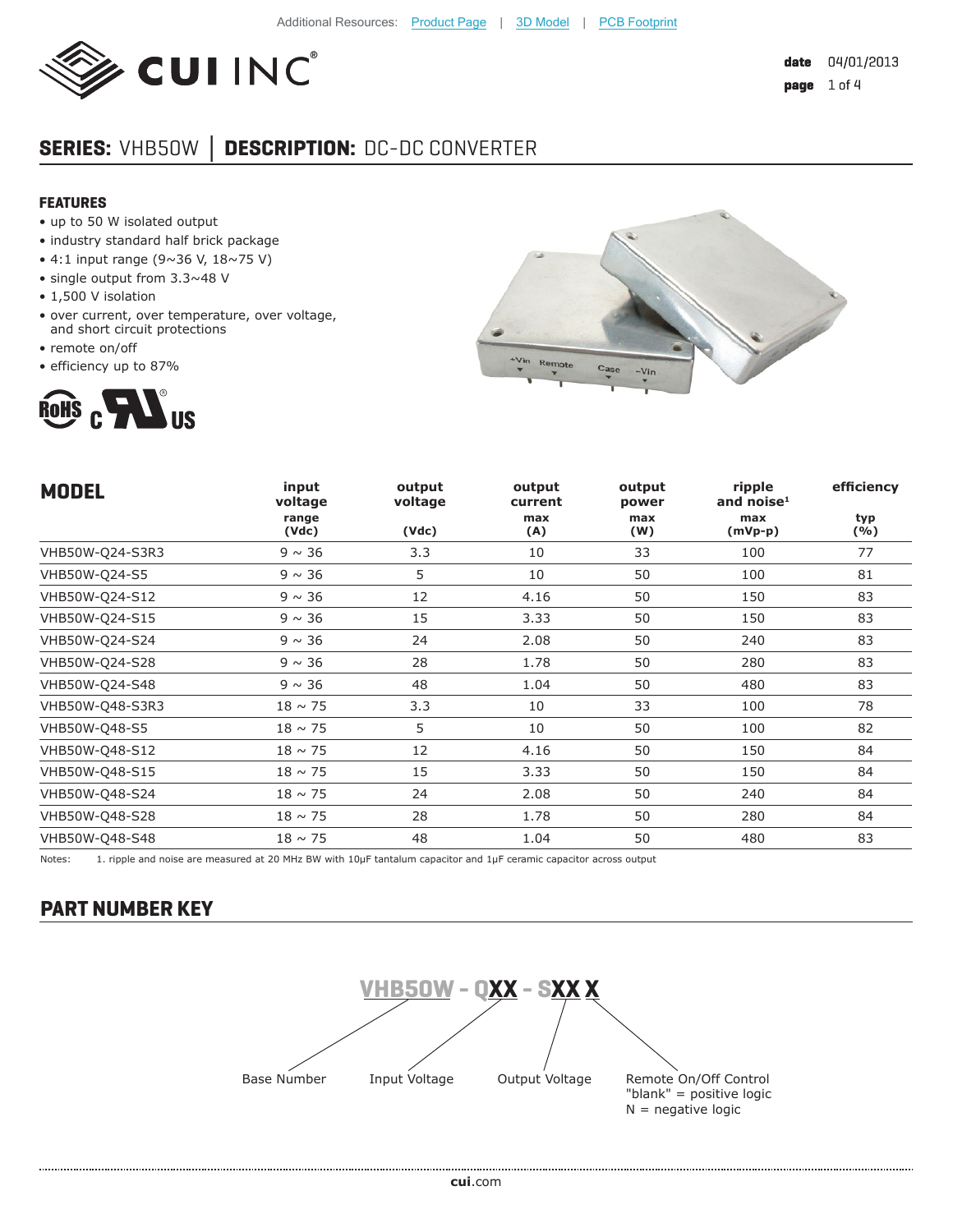### **INPUT**

| parameter                                                      | conditions/description   |                                                      | min     | typ            | max      | units                    |
|----------------------------------------------------------------|--------------------------|------------------------------------------------------|---------|----------------|----------|--------------------------|
| operating input voltage                                        | 24 V input<br>48 V input |                                                      | 9<br>18 | 24<br>48       | 36<br>75 | Vdc<br>Vdc               |
| under voltage lockout                                          | power up<br>power down   | 24 V input<br>48 V input<br>24 V input<br>48 V input |         | 8.8<br>8<br>16 |          | Vdc<br>Vdc<br>Vdc<br>Vdc |
| positive logic remote on/off <sup>1</sup>                      |                          |                                                      |         |                |          |                          |
| filter                                                         | PI type                  |                                                      |         |                |          |                          |
| Notes:<br>1. logic compatibility, open collector ref to -input |                          |                                                      |         |                |          |                          |

Module ON, >3.5 Vdc or open circuit Module OFF, <1.8 Vdc

## **OUTPUT**

| parameter                  | conditions/description               | min | typ   | max       | units         |
|----------------------------|--------------------------------------|-----|-------|-----------|---------------|
| line regulation            | measured from high line to low line  |     |       | $\pm 0.2$ | $\frac{0}{0}$ |
| load regulation            | measured from full load to zero load |     |       | $\pm 0.2$ | $\%$          |
| voltage accuracy           |                                      |     |       | ±1        | $\%$          |
| transient response         | 25% step load change                 |     |       | 500       | μs            |
| adjustability <sup>2</sup> |                                      |     | ±10   |           | $\%$          |
| switching frequency        | 100% load, input voltage range       |     | 300   |           | kHz           |
| temperature coefficient    |                                      |     | ±0.03 |           | $\%$ /°C      |
|                            |                                      |     |       |           |               |

Notes: 2. trim-up: connect a resistor between the trim pin and -Sense trim-down: connect a resistor between the trim pin and +Sense

### **PROTECTIONS**

| parameter                   | conditions/description   | min | typ | max | units         |
|-----------------------------|--------------------------|-----|-----|-----|---------------|
| over voltage protection     | $\%$ Vo                  | 115 |     | 140 | $\frac{0}{0}$ |
| short circuit protection    | continuous               |     |     |     |               |
| current limit               | % nominal output current | 110 |     | 160 | %             |
| thermal shutdown case temp. |                          |     | 100 |     | $\circ$       |

# **SAFETY AND COMPLIANCE**

| parameter             | conditions/description | min   | typ   | max | units |
|-----------------------|------------------------|-------|-------|-----|-------|
|                       | input to output        | 1,500 |       |     | Vdc   |
| isolation voltage     | input to case          | 1,500 |       |     | Vdc   |
|                       | output to case         | 1,500 |       |     | Vdc   |
| isolation resistance  |                        | 10    |       |     | MΩ    |
| isolation capacitance |                        |       | 1,000 |     | рF    |
| safety approvals      | UL 60950-1             |       |       |     |       |
| RoHS compliant        | yes                    |       |       |     |       |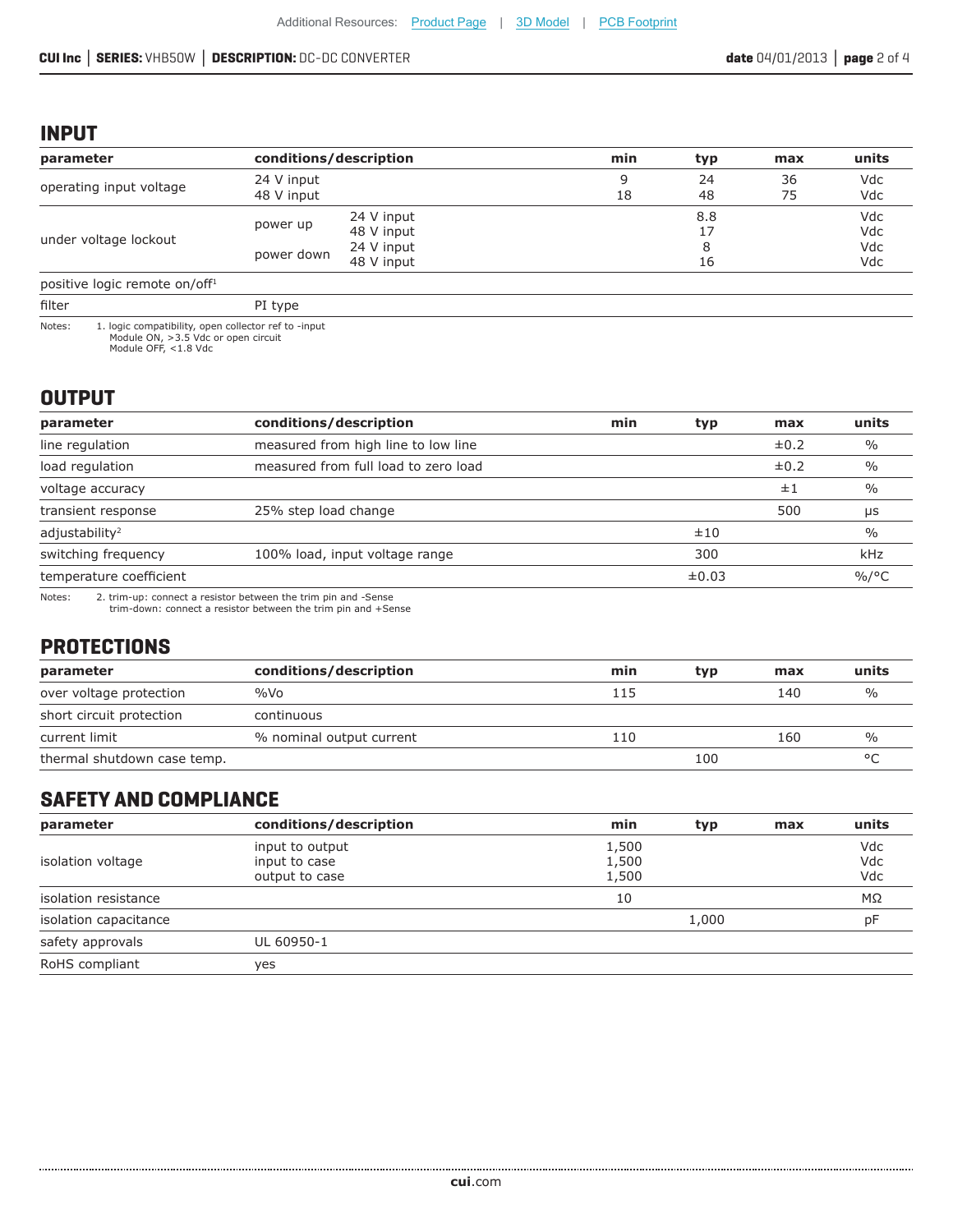### **ENVIRONMENTAL**

| parameter                  | conditions/description | min   | tvp | max | units         |
|----------------------------|------------------------|-------|-----|-----|---------------|
| case operating temperature |                        | $-40$ |     | 100 | $\circ$       |
| storage temperature        |                        | -55   |     | 105 | $\circ$       |
| humidity                   | non-condensing         |       |     | 95  | $\frac{1}{2}$ |

#### **MECHANICAL**

| parameter     | conditions/description                                  | min | tvp | max | units |
|---------------|---------------------------------------------------------|-----|-----|-----|-------|
| dimensions    | $57.9 \times 61.0 \times 12.7$ (2.28 x 2.40 x 0.5 inch) |     |     |     | mm    |
| case material | aluminum                                                |     |     |     |       |
| weight        |                                                         |     | 94  |     |       |
|               |                                                         |     |     |     |       |

### **MECHANICAL DRAWING**

units: mm [inches] tolerance: ±0.25mm [±0.01 inches] pin tolerance: ±0.5mm [±0.02 inches]